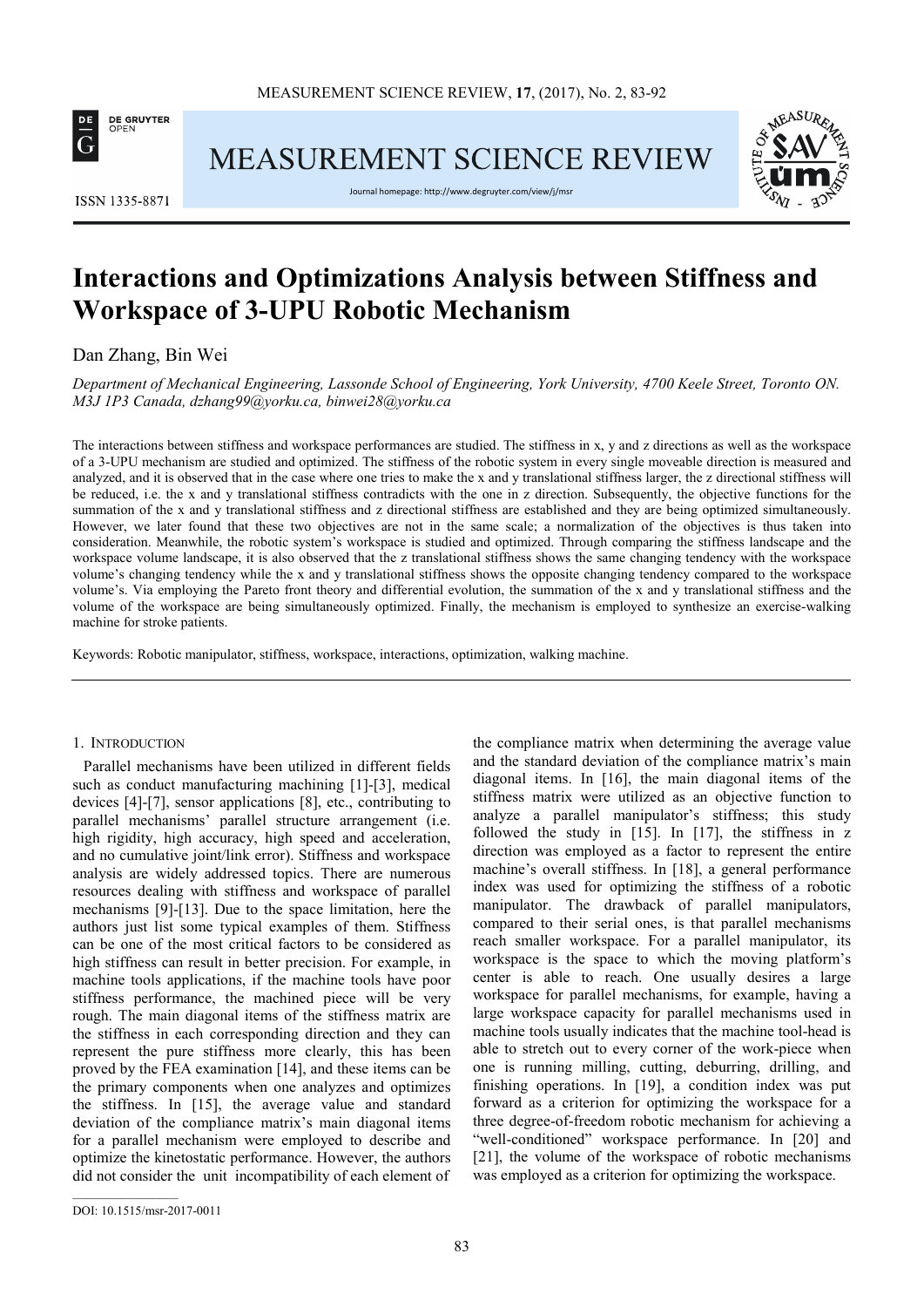For the majority of cases, the workspace volume of robotic mechanisms is usually employed as a criterion for assessing and optimizing the workspace performance.

Through analyzing, it is observed that the parallel mechanisms' stiffness can get affected during the time one optimizes the workspace. Usually both the stiffness and workspace performances need to be taken into consideration in some applications; hence, performing a multi-objective optimization on these two terms is necessary. In this study, the stiffness and workspace are single optimized and analyzed firstly; subsequently these two terms are optimized and analyzed simultaneously.

Numerous optimization approaches can be employed, for example, differential evolution, particle swarm optimization, ant colony optimization, and genetic algorithm. In [14], an approach that is based on the particle swarm optimization was employed for optimizing the dexterous stiffness and reachable workspace of the 4UPS-PU robotic mechanism simultaneously. In [22], the authors optimized the dexterity and the workspace of a tripod machine structure at the same time by resorting to the combination of the Pareto frontier sets and evolutionary algorithm. In [23], a multi-objective optimization problem was transformed to a single-objective optimization issue. The average vertical stiffness, volume of the workspace and average dexterity for a hybrid robotic mechanism that is reconfigurable were optimized simultaneously via employing the sequential simplex approach. In [24], the GA and Pareto front set approach were individually utilized for optimizing a tripod based parallel manipulator's stiffness and its workspace.

The differential evolution algorithm usually performs better than particle swarm optimization in the aspects of solution accuracy, robustness and time cost. In most cases, differential evolution is easier to be implemented as compared to other algorithms. In addition, differential evolution is much more efficient and robust in terms of convergent ability and producing the same results in multiple runs as compared to other evolution algorithms; the above conclusion was proved in [25]. Interestingly, to the best of the authors' knowledge, differential evolution algorithm is not often utilized in the area of optimization for parallel mechanisms; meanwhile the normalization of stiffness in every moveable direction was not taken into consideration in most cases. Here with respect to the singleobjective optimization problem, the authors employ the differential evolution algorithm for optimizing the stiffness and workspace of the 3-UPU parallel mechanism. With respect to the multi-objective optimization issue, the summation of the x and y translational stiffness and the volume of the robotic mechanism's workspace are being optimized simultaneously through respectively employing the Pareto front theory and differential evolution algorithm.

The organization of this paper is as follows: Section 2 presents the Jacobian matrix analysis of the 3-UPU parallel mechanism; the stiffness analysis of the mechanism and single-objective optimization and some issues are studied in Section 3; Section 4 analyzes the workspace of the mechanism and single-objective optimization and some issues are also discussed the multi-objective optimization for stiffness and workspace is discussed and analyzed in Section 5, and the motivation for choosing the objective functions, the used optimization algorithm and the computational costs are presented as well; Section 6 presents a potential application of the mechanism used in the medical field finally conclusion is given in Section 7.

#### 2. JACOBIAN OF THE MECHANISM

Determination of the robotic mechanism's Jacobian matrix is essential for the following analysis. The 3-UPU robotic mechanism possesses three translational degrees of freedom (DOF). Three identical limbs connect the moving platform and the base, as illustrated in Fig.1. For the purpose of analysis, two frames  $O(X, Y, Z)$  and  $P(x, y, z)$  are attached to the base  $B_1B_2B_3$  and moving platform  $P_1P_2P_3$  center, respectively. Angle  $\alpha_b$  is from X axis to OB<sub>1</sub>; angle  $\alpha_p$  is from x axis to  $OP_1$ .



Fig.1. Schematic representation of 3-UPU manipulator and its model.

The velocity of  $P_i$  can be written as:

$$
v_{pi} = \omega_i \times s_i + \dot{L}_i s_i \tag{1}
$$

where  $s_i$  represents the unit vector along the i-th leg,  $w_i$ represents the angular velocity of the i-th leg relative to the base, and *Li* represents the length of each leg that is able to be determined via the vector loop equation. Through multiplying  $s_i$  in both sides of formulation (1) results (2):

$$
Jv_p = \dot{q} \tag{2}
$$

where  $v_p$  represents the moving platform center's velocity. The Jacobian matrix of the 3-UPU robotic mechanism is thus determined:

$$
J = \begin{bmatrix} s_1^T & s_2^T & s_3^T \end{bmatrix}^T
$$
 (3)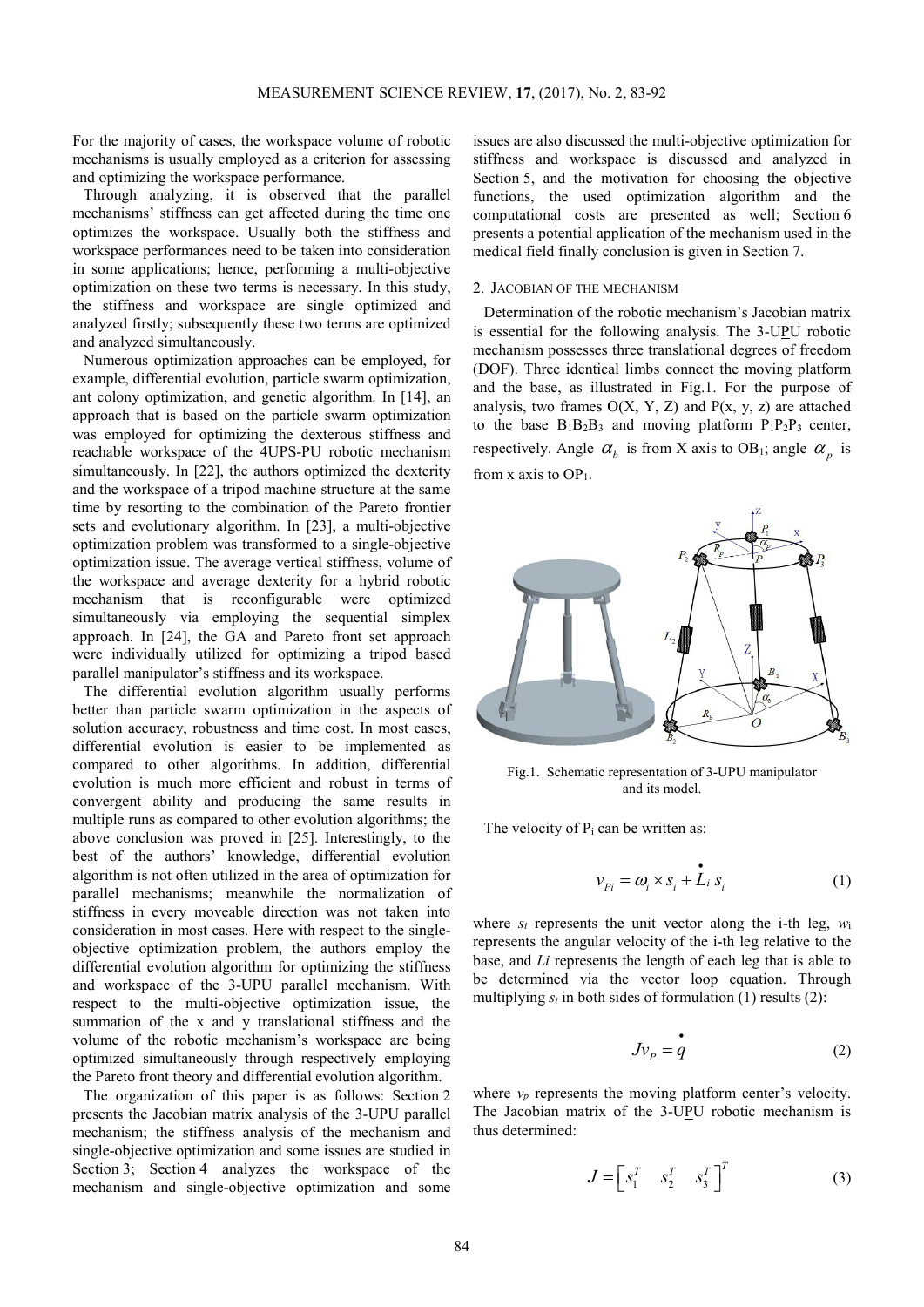#### 3. STIFFNESS OF THE MECHANISM AND SINGLE-OBJECTIVE **OPTIMIZATION**

The stiffness can be considered as a "bridge" between the displacement of the moving platform and a force acting on it, and the 3-UPU robotic mechanism's stiffness at a given spot inside the workspace can be portrayed by a stiffness matrix [26]. The stiffness matrix is determined through employing the kinematic and static formulations:

$$
K = J^T K_J J = k J^T J \tag{4}
$$

The main diagonal items of the stiffness matrix are each corresponding direction's stiffness. As a case study, when  $R_b = 3$  cm,  $R_p = 1$  cm,  $x = 0$ ,  $y = 0$ ,  $z = 5$  cm, the changing trends of the x, y and z translational stiffness with respect to  $\alpha_b$  (rad) and  $\alpha_p$  (rad) are illustrated in Fig.2.



Fig.2. Stiffness in three directions when  $R_b = 3$ ,  $R_p = 1$ .

In the case where  $x = 0$ ,  $y = 0$ ,  $z = 5$  cm,  $\alpha_b = 0.5$  rad,  $\alpha_p$  = 0.25 rad, the changing trends of the x, y and z translational stiffness with respect to  $R_b$  and  $R_p$  are demonstrated in Fig.3.



Fig.3. Stiffness in x, y and z direction when  $\alpha_b = 30^\circ, \ \alpha_p = 15^\circ.$ 

It can be observed that the x and y translational stiffness present the same changing fashion while the z translational stiffness presents the reverse changing fashion as compared to the x and y stiffness case. This indicates that in the case where the x and y translational stiffness increase, the z translational stiffness decreases, i.e. these two types of stiffness conflict with one another.

The weighted aggregation function as illustrated below will be employed for optimizing the x, y and z translational stiffness. It transforms a multi-objective optimization issue to a single-objective optimization case through integrating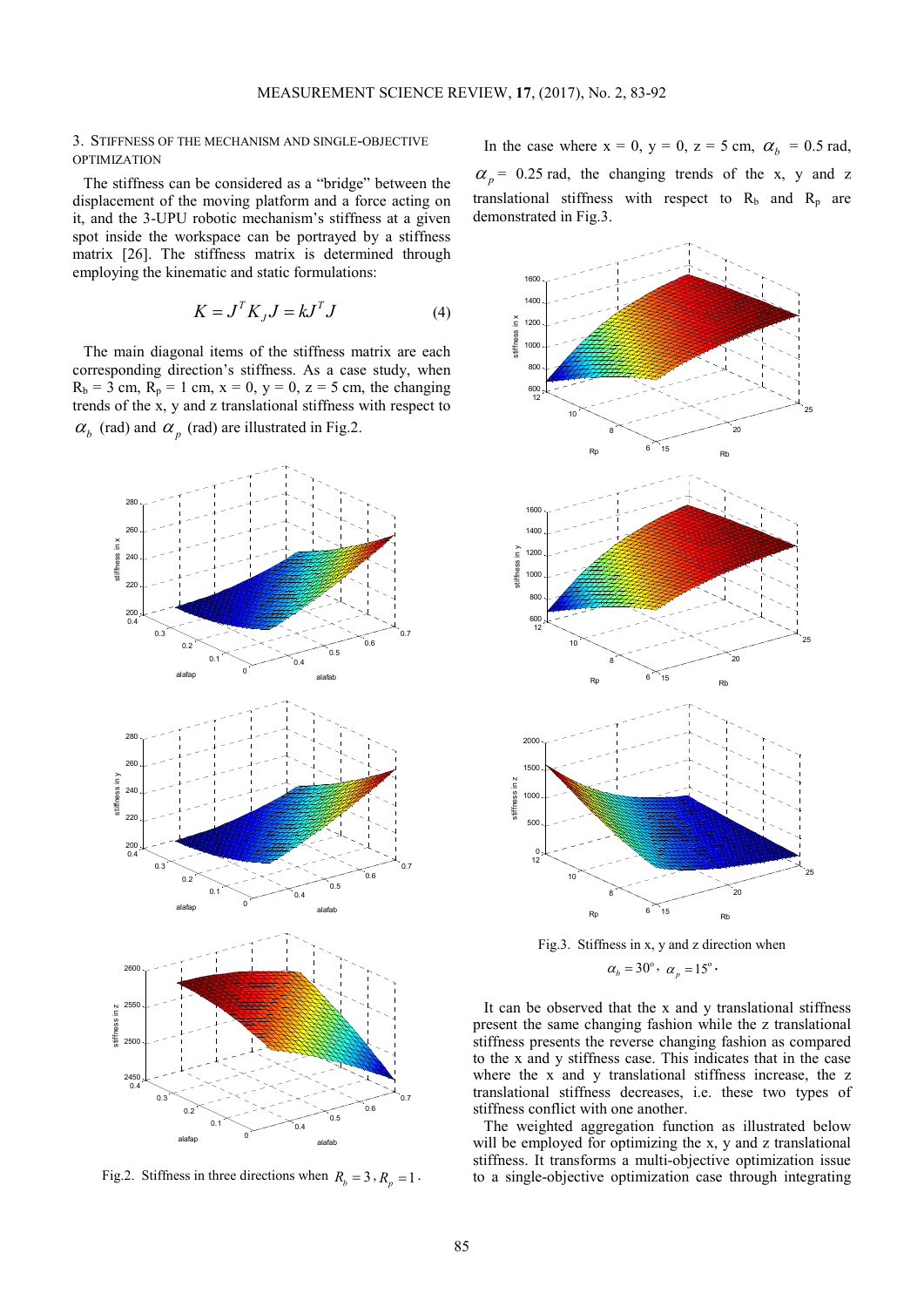multiple objective functions into a single objective function [27]. However, in the case where the objectives are not in the same scale, a normalization of the different objectives needs to be taken into consideration. The formulation shown below is able to be determined via joining two objectives to one:

$$
ObjF = \lambda_1 \frac{ObjF1 - ObjF1_{\min}}{ObjF1_{\max} - ObjF1_{\min}} + \lambda_2 \frac{ObjF2 - ObjF2_{\min}}{ObjF2_{\max} -ObjF2_{\min}} \tag{5}
$$

$$
ObjF1 = K(1,1) + K(2,2)
$$
 (6)

$$
ObjF2 = K(3,3)
$$
 (7)

where ObjF represents the objective function, *ObjF*1 represents the summation of x and y directional stiffness,  $ObjF2$  represents the z directional stiffness,  $ObjFi<sub>max</sub>$ represents the top limit of the corresponding objectives, *ObjFi*<sub>min</sub> represents the low limit of the objectives, and  $\lambda_i$ represents the weight.

The design variables are as follows:  $R_b$ ,  $R_p$ ,  $\alpha_b$ ,  $\alpha_p$ , where  $R_b$  is the base radius,  $R_p$  is the moving platform radius, angle  $\alpha_b$  is from X axis to line OB<sub>1</sub>, angle  $\alpha_p$  is from  $x$  axis to line OP<sub>1</sub>. The design variables' constraints are set as follows:  $R_b \in [15, 20]$  cm,  $R_p \in [6, 12]$  cm,  $\alpha_b \in$ [0.35, 0.7] rad,  $\alpha_p \in [0, 0.35]$  rad.

The differential evolution algorithm is employed here for optimizing the above objective function. The reason that differential evolution was chosen over the particle swarm optimization algorithm is that the differential evolution algorithm performs better than particle swarm optimization with regard to the solution accuracy, robustness and time cost. Furthermore, differential evolution can be implemented without great effort as compared to the other algorithms, and also differential evolution is much more efficient and robust in terms of convergent ability and producing the same end results in multiple runs as compared to other evolution algorithms. Storn and Price put forward the differential evolution in the year 1996. It is a stochastic and population-based optimization algorithm. Three main operations exist in differential evolution: mutation, crossover, and selection.

Mutation: In differential evolution algorithm, three vectors  $Xa_{,G}$ ,  $X_{b,G}$  and  $Xc_{,G}$  are chosen arbitrarily from the current population in order to perform the operation mutation.

$$
V_{1, G} = Xa, G + F(X_b, G - Xc, G)
$$

Usually, F is a constant value ranging from zero to two and it determines the amplification of  $(X_{b,G} - X_{c,G})$ . Larger F value results in better diversity while lower value leads to faster convergence.

Crossover: New results can be produced through shuffling competing vectors and it is also possible to expand the population's diversity. The trial vector is defined as follows [28]:

$$
U_{i,G} = (U_{1i,G}, U_{2i,G}, U_{3i,G}, ..., U_{Di,G})
$$
  

$$
U_{ji,G} = \begin{cases} V_{ji,G} & if (rand \le Cr) or (j = j_{rand}) \\ X_{ji,G} & otherwise \end{cases}
$$

where D is the problem's dimension,  $j_{rand}$  is a randomly selected factor to make sure that at least one parameter can be always chosen from  $V_{ji,G}$ .  $Cr \in (0,1)$  represents the crossover rate. *rand* represents a random value ranging from 0 to 1.

Selection: The vector with better objective function value will be chosen and entered to the following iteration from the trial vector. For instance, for a minimum optimization issue, the vector that has the smallest objective function value will be chosen.

$$
X'_{i} = \begin{cases} U_{i} & \text{if } (fitness(U_{i}) \leq fitness(X_{i})) \\ X_{i} & \text{otherwise} \end{cases}
$$

For the problem in this study, the below results can be obtained after optimization through employing the differential evolution algorithm:



Fig.4. Optimization results of stiffness employing differential evolution.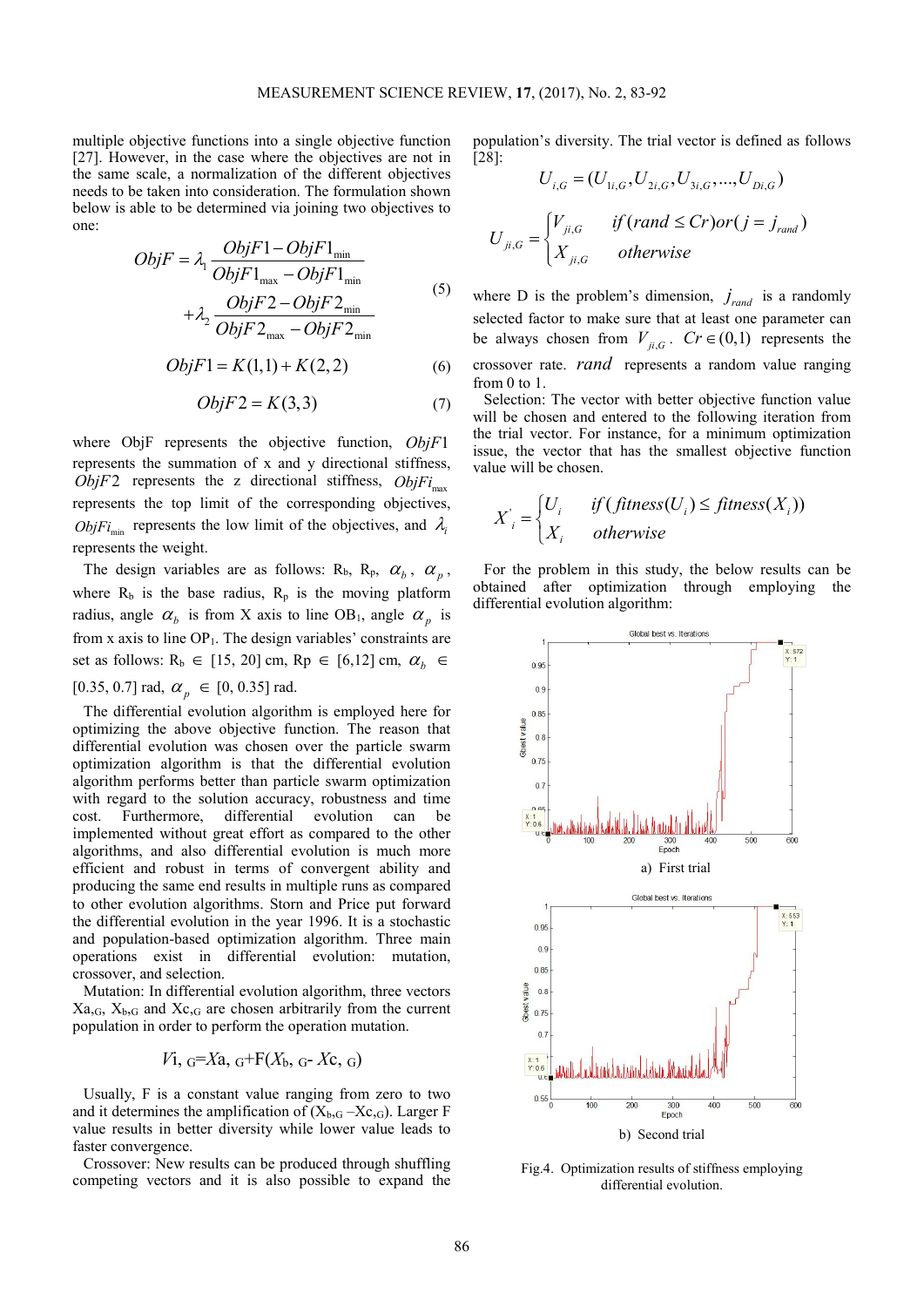The objective function's value converges to one after approximately 500 iterations. The performance graph illustrated in Fig.4. vibrates because  $ObjFi_{\text{max}}$  and  $ObjFi_{\text{min}}$ change in every single iteration. The x axis represents the number of iterations and the y axis represents the best value discovered for the objective function in every single iteration. After performing the optimization, the base radius  $R_b = 20$  cm, the moving platform radius  $R_p = 6$  cm, the angle  $\alpha_b$  from X axis to OB<sub>1</sub> is 0.6981rad, and the angle  $\alpha_p$ from x axis to  $OP_1$  is zero. The summation of the x and y translational stiffness *ObjF*1= 2729.4, and the z translational stiffness *ObjF*2 = 270.6122.

## 4. WORKSPACE OF THE MECHANISM AND SINGLE-OBJECTIVE OPTIMIZATION

Regarding the optimization for the workspace, as mentioned earlier, the robotic mechanisms' workspace volume is usually employed to be an objective function to perform the optimization. One is able to calculate the volume through employing the fast search approach [21]. Under the case  $\alpha_b = 0.5$  rad,  $\alpha_p = 0.25$  rad, the volume changing trend with respect to  $R_b$  and  $R_p$  is shown in Fig.5.



Fig.5. Workspace distribution along  $R_b$  and  $R_p$ when  $\alpha_b = 30^\circ$ ,  $\alpha_p = 15^\circ$ .

When  $R_b = 4$  cm,  $R_p = 2$  cm, the volume changing trend with respect to  $\alpha_b$  and  $\alpha_p$  is shown in Fig.6.



Fig.6. Workspace distribution with respect to  $\alpha_b$  and  $\alpha_p$ when  $R_b = 4$ ,  $R_p = 2$ .

From Fig.5. and Fig.6., it is observed that the base radius, moving platform radius and angles on the two platforms all make a dent on the robotic mechanism's workspace volume. In the scenario where these four parameters alter at the same time, it will be very difficult to determine which parameters should be selected to produce the maximum volume of the workspace. Now the single-objective optimization is conducted through employing the differential evolution via adjusting the four design variables to generate the maximum volume for the workspace. The variables and its constraints are listed below:  $R_b \in [2, 5]$  cm,  $R_p \in [1, 3]$  cm,  $\alpha_b \in$ [0.35, 0.7] rad,  $\alpha_p \in [0, 0.35]$  rad. After performing the optimization, the results shown below are generated:



Fig.7. Optimization results of workspace volume employing DE.

From Fig.7., it is observed that the objective function is converging to 70.25 after approximately 50 iterations and the design variables are determined as  $R_b = 2.1163$  cm,  $R_p = 2.1244$  cm,  $= 0.36$  rad,  $\alpha_p = 0.35$  rad after optimization. Prior to performing the optimization, the volume of the workspace is 49.8384. Fig.8. illustrates the comparison among the workspaces, one is after optimization case and another one is before optimization case. One can see that the volume of the workspace turns larger as compared to the one before optimization, and it is improved about 1.4 times.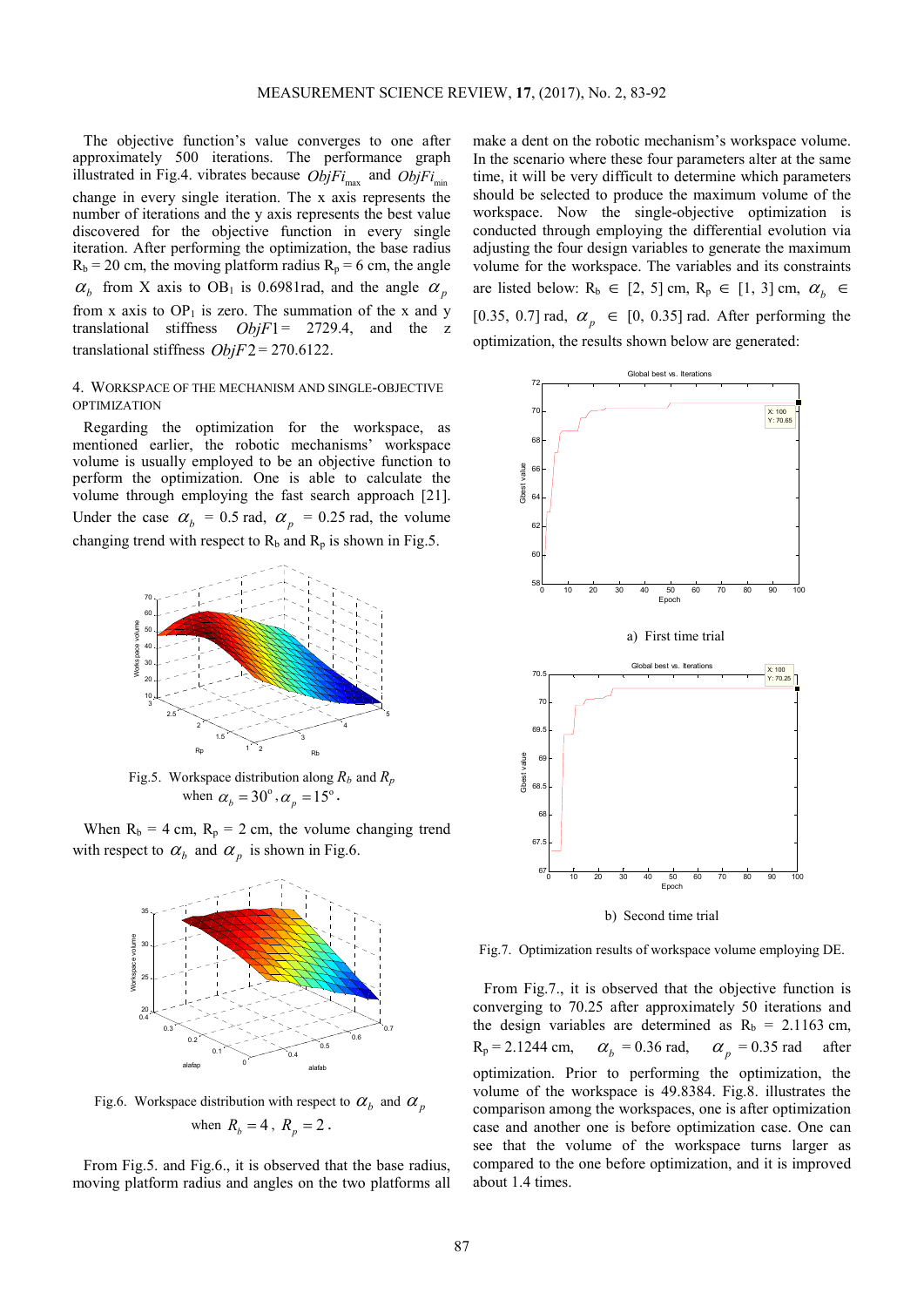

Fig.8. Workspace comparison after optimization and prior to optimization.

## 5. MULTI-OBJECTIVE OPTIMIZATION FOR STIFFNESS AND **WORKSPACE**

Usually in most scenarios for the parallel mechanisms, when the stiffness increases, the workspace is influenced by that. Here, the changing trends for the stiffness and workspace with respect to R<sub>b</sub>, R<sub>p</sub>,  $\alpha_b$  and  $\alpha_p$  are firstly investigated in order to see if these two terms conflict or not. In the case where  $\alpha_b = 0.5$  rad,  $\alpha_p = 0.25$  rad, the changing trends for the summation of the x and y directional stiffness, z directional stiffness and the volume of the workspace with respect to  $R_b$  and  $R_p$  are illustrated in Fig.9.

When  $R_b = 4$  cm,  $R_p = 2$  cm, the changing trends for the summation of the x and y translational stiffness and the volume of the workspace with respect to  $\alpha_b$  and  $\alpha_p$  are demonstrated in Fig.10.

From Fig.9. and Fig.10., one can see that the z translational stiffness and the volume of the workspace possess the same changing trend while the summation of x and y translational stiffness and the volume possess the reversing changing trend. In the case where the z translational stiffness increases, the volume of the workspace increases as well, this is what is desired. However, in the case where the x and y translational stiffness increase, the volume decreases, which is not what is wanted, these two conflict with each other. Thus, one can employ the differential evolution to single-objective optimize the z translational stiffness independently without taking the performance of the workspace into consideration. However, the z translational stiffness has the reverse changing trend with the x and y translational stiffness, when one resorts to the differential evolution to optimize the z translational stiffness, the x and y translational stiffness will get influenced. Thus, in practical applications, engineers need to take into consideration what factor is more important to them in order to select one to perform the optimization, i.e. z translational stiffness or x and y translational stiffness. As mentioned earlier, the reason the differential evolution is preferably selected here is that it is more efficient and robust in terms of convergent ability and produces the same results in multiple trails as compared to other evolutionary algorithms. Additionally, the differential evolution algorithm generally performs better than the particle swarm optimization with respect to solution accuracy, robustness and time cost. Furthermore, the differential evolution is easier to be implemented as compared to the other algorithms [25]. The authors here deem that the x and y translational stiffness is more critical than z translational stiffness. The summation of the x and y translational stiffness and the volume of the workspace are being optimized at the same time through employing the Pareto front theory.



Fig.9. Summation of x and y directional stiffness, z directional stiffness and volume of workspace along  $R_b$  and  $R_p$  when  $\alpha_b = 30^\circ$ ,  $\alpha_p = 15^\circ$ .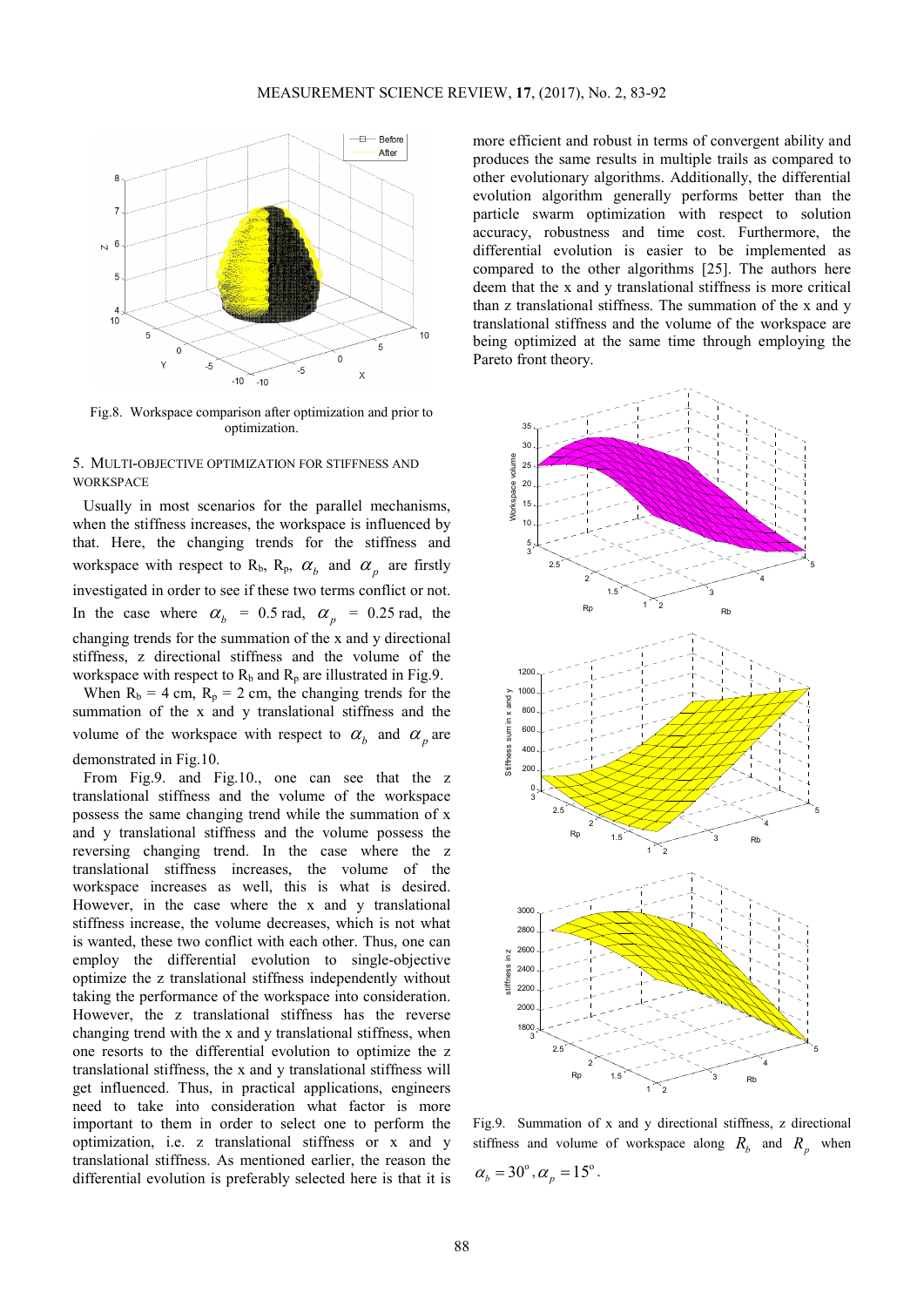

Fig.10. Summation of x and y directional stiffness and the volume of the workspace along with  $\alpha_b$  and  $\alpha_p$  when  $R_b = 4$ ,  $R_p = 2$ .

Objective function 1:

$$
ObjF1 = K(1,1) + K(2,2)
$$
 (8)

where ObjF1 represents the summation of the x and y directional stiffness. Maximizing ObjF1 is equivalent to minimize -ObjF1.

Objective function 2:

$$
ObjF2 = Workshop
$$
 (9)

where ObjF2 represents the volume of the workspace for the robotic mechanism. Similarly, maximizing ObjF2 is equivalent to minimizing -ObjF2.

Design variables are R<sub>b</sub>, R<sub>p</sub>,  $\alpha_b$  and  $\alpha_p$ . The constraints are listed below:  $R_b \in [2, 5]$  cm,  $R_p \in [1, 3]$  cm,  $\alpha_b \in$ [0.35, 0.7] rad and  $\alpha_p \in [0, 0.35]$  rad. The authors chose the population size to be 50, the maximum of generations to be 100, the selection strategy as tournament, the tournament size to be 2, the crossover type as intermediate, the crossover ratio to be 1, the mutation function to be as adaptive feasible, and the Pareto front population fraction to

be 0.35. After performing the optimization, the Pareto front of the objective functions 1 (summation of x and y translational stiffness) and 2 (volume of workspace) is generated (illustrated in Fig.11.). It can be observed that the summation of the x and y translational stiffness and the volume of the workspace do conflict with one another. When the summation of the x and y translational stiffness is increasing, the volume of the workspace is decreasing and vice versa.



Fig.11. Pareto front sets between stiffness and workspace.

There is not one optimal solution as it is the case for the single-objective case, but multiple solutions, to which they are non-dominate. Some of the objective values and values for the design variables are recorded in Table 1. Here, the authors will not enumerate all of them as there are too many. Engineers are able to select specific ones that are based on their own requirements. In the scenario where engineers demand larger stiffness and the volume of the workspace is not vital, the one that has larger value for the stiffness can be selected and some workspace can be compromised to some extent. In the scenario where engineers deem workspace critical, they can select a larger value for workspace and compromise some stiffness.

Table 1. Pareto front solutions.

| ObjF1       | ObjF2      |        | $R_{n}$ | $\alpha_{\scriptscriptstyle h}$ | $\alpha_{n}$ |
|-------------|------------|--------|---------|---------------------------------|--------------|
| -4.0869     | $-67.3870$ | 2.1198 | 2.0068  | 0.3950                          | 0.3242       |
| $-1004.638$ | $-16.2115$ | 4.7256 | 1.3232  | 0.6025                          | 0 1 9 7 7    |
| $-269.7363$ | $-411384$  | 2.8959 | 1.3991  | 0.5062                          | 0.2676       |

The Pareto front theory was employed to multi-objective optimize the summation of the x and y translational stiffness and the volume. Here the authors are also able to transform the multi-objective optimization issue into a single-objective case via the formulation below:

$$
ObjF = ObjF1 \cdot ObjF2 \tag{10}
$$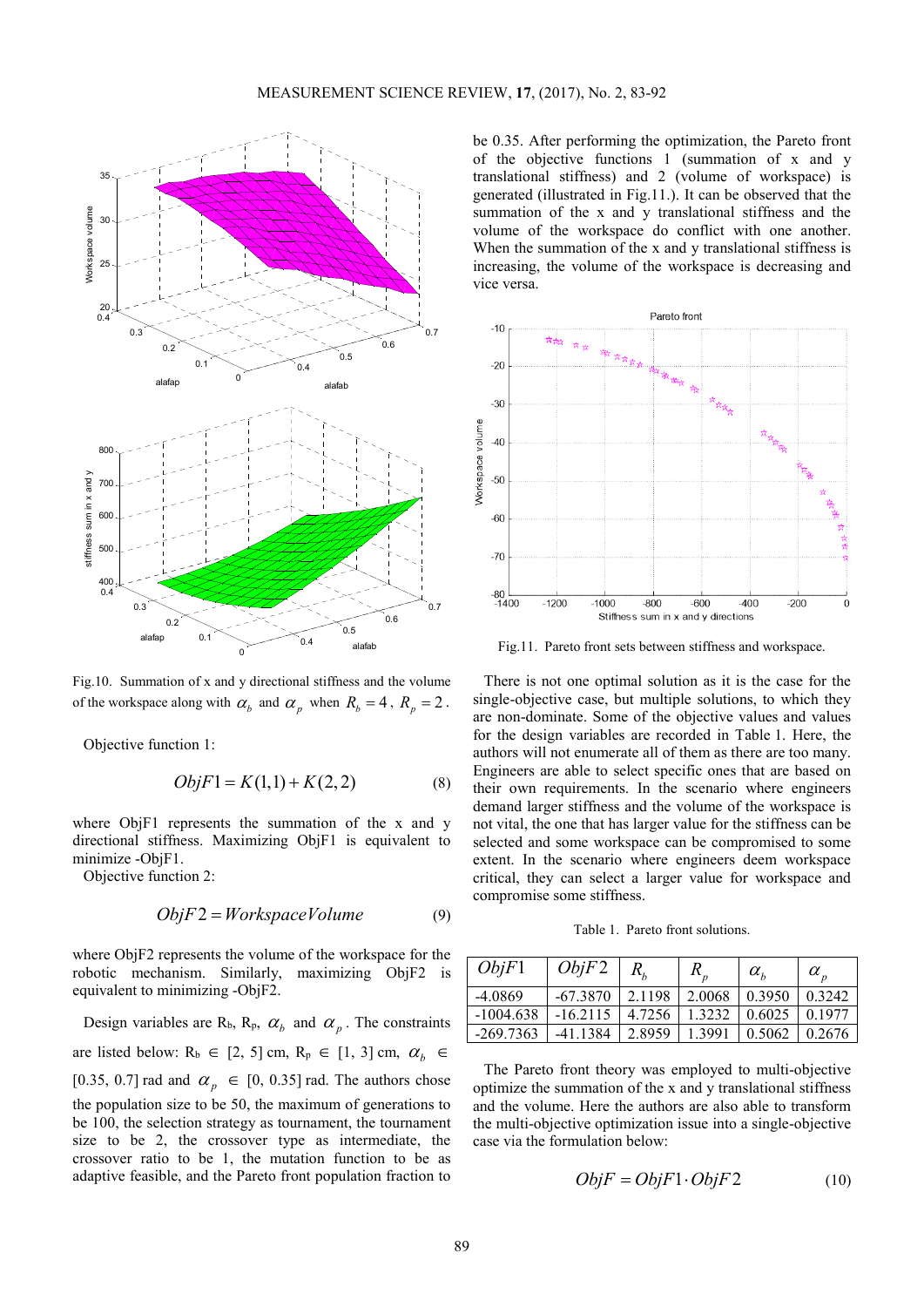Through Equation (10), the multi-objective case becomes a single-objective case. The design variables are  $R_b$ ,  $R_p$ ,  $\alpha_b$ and  $\alpha_p$ , and the constraints are listed below:  $R_b \in [2, 5]$  cm,  $R_p \in [1, 3]$  cm,  $\alpha_b \in [0.35, 0.7]$  rad,  $\alpha_p \in [0, 0.35]$  rad. After performing the optimization, the following are generated:



Fig.12. Optimization results employing DE.

It can be seen that the objective function is converging to  $1.704 \times 10^4$  after about 100 generations, and the values for the design variables are  $R_b = 4.2876$  cm,  $R_p = 1.7948$  cm,  $\alpha_b = 0.6267$  *rad* and  $\alpha_p = 0.0629$  *rad* after the optimization. Prior to the optimization,  $R_b = 3 \text{ cm}$ ,  $R_p = 2 \text{ cm}, \qquad \alpha_b = 0.523 \text{ rad}, \qquad \alpha_p = 0.3 \text{ rad}$  and  $ObjF = 6.7516 \times 10^3$ . *ObjF* has improved approximately 2.5 times after the optimization. It is observed that the single-objective optimization possesses only one optimal solution while the multi-objective case possesses multiple solutions, from which engineers are able to select based on their specific requirements and preferences, thus the final selection is depending on engineers.

## 6. POTENTIAL APPLICATION - PARALLEL ROBOTIC BASED ASSISTED MACHINE FOR STANDING AND WALKING EXERCISE FOR STROKE PATIENTS

#### *A. Background*

Nowadays, unfortunately many people have suffered from stroke, which causes people to have lasting consequences, i.e. people who suffer from stroke have physical disabilities or even worse (become vegetable person). Our study focuses on how to help those patients exercise so that patients with disabilities can be prevented from organ deterioration and muscle shrinks. In this section, the authors propose an assisted exercise standing and walking machine based on the parallel robotic structure for those patients. To the best of the authors' knowledge, this will be the first exercise machine for patients with stroke disability based on the parallel robotic structure.

When people suffer from stroke, sometimes the patients will not have any lasting consequences and act like a normal person, but sometimes people will have severe disabilities, the symptom can be that patients lose walking and standing abilities, or sometimes patients become vegetable persons. For the latter case, if the patients are bed ridden for a long time, their organs will deteriorate and their muscles will shrink. In most cases, in second world countries, such as in China and India, etc., where a large number of stroke patients reside, two or three family members just hold the patients and help the patients stand and walk, which is extremely energy consuming for the helpers.

#### *B. Solution - Parallel robotic based exercise machine*

To overcome the above problem, the authors designed an exercise standing and walking machine for the patients with stroke disabilities based on the parallel robotic structure, as shown in Fig.1. The machine can not only help patients stand, but also can help patients walk, so as to act as an exercise machine in order to prevent patients from organ deterioration and muscle shrink. The machine consists of two main parts, the lower component and upper component. The lower component mainly consists of three 3-UPU parallel robotic mechanisms, U stands for the universal joint, P stands for the prismatic joint. Each 3-UPU parallel robotic mechanism has three translational degrees of freedom. These translational degrees of freedom enable the patients' legs to move up and down and move forward and backward. The upper component can prevent the patients' upper body from falling, and the lower component makes the patients move around.

The machine consists of the following components: part 1 is the moving platform used to support the neck section of a human body, the middle platform 3 is connected to the moving platform 1 with several links, and they are denoted as part 2. The middle platform is used to support the waist of a human body. The middle platform is connected to the base platform (part 11) through universal joints (part 4), actuated prismatic joints (part 6) and links (parts 5 and 7). There are two wheels (part 8) in the base platform, which is used to move the whole machine when a patient finishes a single step cycle. Part 9 is the opening section that allows patients to get into this machine. Part 10 is a motor that is used to actuate the prismatic joints. There are another two 3-UPU mechanisms in the middle, which are used to move the legs of the patients, i.e. lift up the legs of the patients, move forward the legs and put down the legs on the floor. In the meantime, the large 3-UPU mechanism is used to move the waist section of a human body to move along with the legs. When the patients wear this machine, we only need to slightly move the machine when the patients finish a step cycle, which can greatly alleviate our helpers. The proposed parallel robotic based assisted machine will be prototyped according to the optimized results in the previous section and it will be further tested by the patients in terms of suitability of the proposed machine in the near future.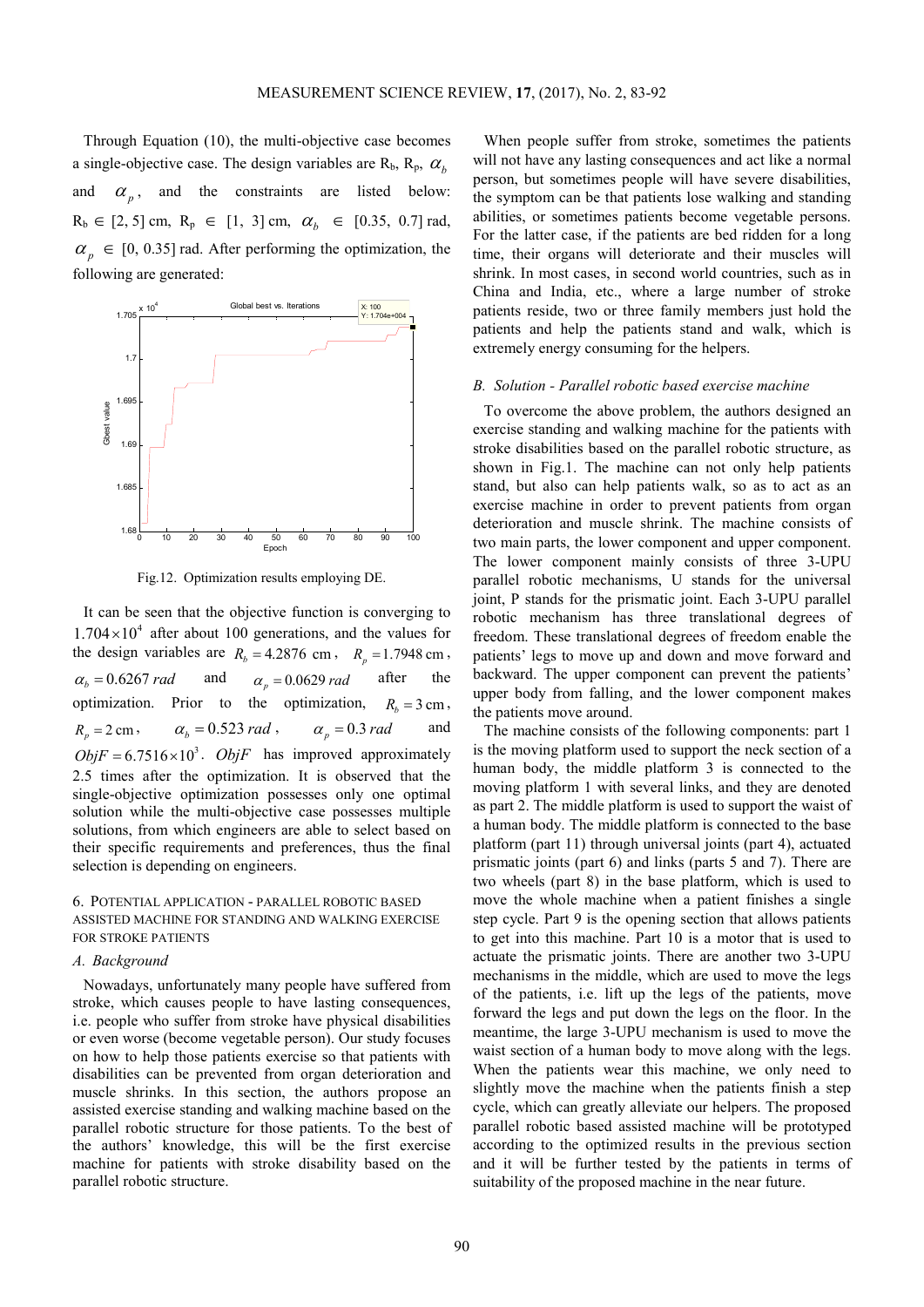

Fig.13. Parallel robotic based assisted machine.

#### 7. CONCLUSION

The interactions between stiffness and workspace performances are investigated in this paper, and also the stiffness and workspace of a 3-UPU robotic mechanism are optimized, respectively. Since the summation of the x and y directional stiffness and the z directional stiffness are not in the same scale, a normalization of the two objectives is performed. Furthermore, via analyzing it was observed that the changing trends for the x and y translational stiffness and the volume of the workspace are reversing whereas the z translational stiffness and the volume of the workspace possess the same changing trends. One can single-objective optimize the z translational stiffness independently without taking into consideration the volume of the workspace. However, the z translational stiffness shows a reversing changing trend with respect to the x and y directional stiffness. Thus, in the case where one optimizes the z translational stiffness, the x and y directional stiffness get affected. In practical applications, engineers need to determine which factor is more critical to them in order to select one factor to perform the optimization. As an example, through employing the Pareto front theory and also via employing the differential evolution algorithm by transforming the multi-objective optimization issue to the single-objective optimization issue, respectively, the summation of the x and y translation and the volume of the workspace for the robotic mechanism are being optimized at the same time. The results indicate the kinematic performances are able to be improved after performing the optimization. Furthermore, it is observed that the multiobjective optimization possesses multiple solutions in the Pareto front, to which they are non-dominate, and engineers are able to select one solution based on their specific requirements and preferences, while the single-objective optimization possesses only one optimal solution. The

mechanism can be potentially used in integrating the exercise-walking machine for stroke patients. As for the future work, the global stiffness will be considered. Due to the space limitation, some comparison studies will be conducted in the next step. In addition, the proposed parallel robotic based assisted machine will be prototyped according to the optimized results and the patients will try it out in order to further test the suitability of the proposed machine.

## ACKNOWLEDGMENT

The authors would like to thank the financial support from the Natural Sciences and Engineering Research Council of Canada (NSERC) and the Canada Research Chairs (CRC) program.

## **REFERENCES**

- [1] Bohez, E. (2002). Five-axis milling machine tool kinematic chain design and analysis. *International Journal of Machine Tools & Manufacture*, 42, 505- 520.
- [2] Tsai, L., Joshi, S. (2002). Kinematic analysis of 3- DOF position mechanisms for use in hybrid kinematic machines. *Journal of Mechanical Design*, 124 (2), 245-253.
- [3] Zhang, D., Bi, Z., Li, B. (2009). Design and kinetostatic analysis of a new parallel manipulator. *Robotics and Computer-Integrated Manufacturing*, 25 (4-5), 782-791.
- [4] Castelli, G., Ottaviano, E. (2009). Modeling and simulation of a cable based parallel manipulator as an assisting device. In *Computational Kinematics: Proceedings of the 5th International Workshop on Computational Kinematics*. Springer, 17-24.
- [5] Li, Y., Xu, Q. (2005). Kinematic design and dynamic analysis of a medical parallel manipulator for chest compression task. In *IEEE International Conference on Robotics and Biomimetics (ROBIO)*, July 5-9, 2005. IEEE, 693-698.
- [6] Plitea, N., Pisla, D., Vaida, C. (2007). On kinematics of a parallel robot used for the minimally invasive surgery. *PAMM - Proceedings in Applied Mathematics and Mechanics*, 7 (1), 4010033-4010034.
- [7] Lessard, S., Bigras, P., Bonev, I. (2007). A new medical parallel robot and its static balancing optimization. *Journal of Medical Devices*, 1, 272-278.
- [8] Liang, Q., Wu, W., Zhang, D., Wei, B., Sun, W., Wang, Y., Ge, Y. (2015). Design and analysis of a micromechanical three-component force sensor for characterizing and quantifying surface roughness. *Measurement Science Review*, 15 (5), 248-255.
- [9] Merlet, J.P. (2006). *Parallel Robots*. Springer.
- [10] Zhang, D. (2010). *Parallel Robotic Machine Tools*. Springer.
- [11] Bruckmann, T., Mikelsons, L., Brandt, T., Hiller, M., Schramm, D. (2008). Wire robots Part I.: Kinematics, analysis and design. In *Parallel Manipulators: New Developments*. I-Tech Education and Publishing, 109- 132.